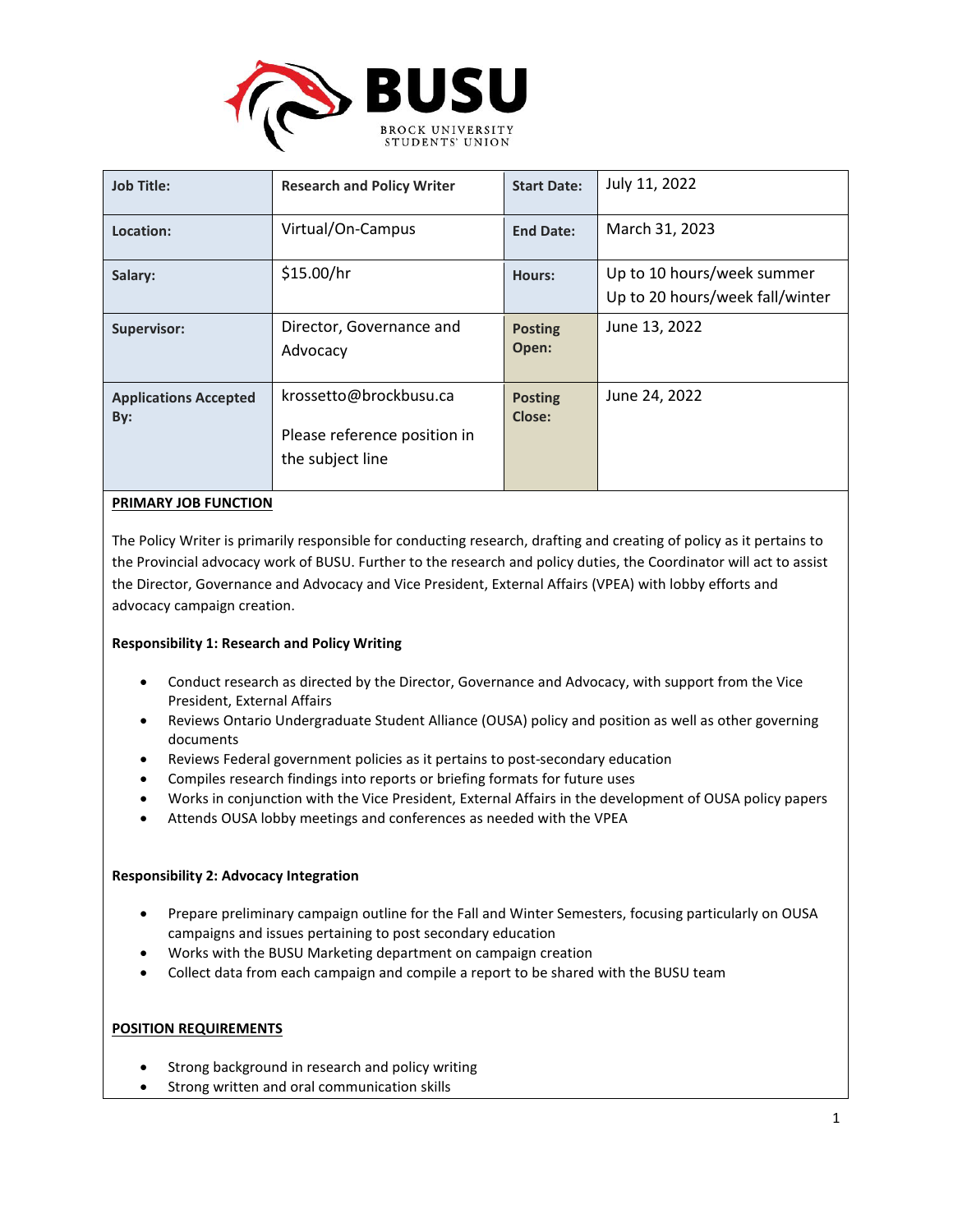

- Knowledge of BUSU bylaws, policies and procedure an asset
- Ability to search out resources relevant to arising issues
- Sound understanding of the political climate regarding Post-Secondary Education and student issues
- Proficiency in Microsoft Office programs
- Excellent planning, organization, and time management skills
- Ability to work independently or as part of a team
- Strong interpersonal skills
- Ability to work effectively in a fast-paced environment
- Must have a minimum 60% academic average at the time of their application as confirmed by the Registrar's office
- Legally eligible to work in Canada
- Must be a registered undergraduate student at Brock University during the term of their employment

### **HUMAN RELATION SKILLS, PROBLEM SOLVING AND ACCOUNTABILITY**

- Daily contact with Director, Governance and Advocacy and VPEA
- Occasional contact with members of the Board of Directors and/or BUSAC
- Occasional contact with Brock University faculty and staff members
- Ability to provide and receive feedback in a positive and constructive manner
- Manage the various tasks and projects assigned at once
- Resolve logistical conflicts that may arise

# **WORKING CONDITIONS**

PHYSICAL EFFORT

The majority of the work does not require a high level of physical activity. However, from time to time some physical labour may be required i.e. moving materials around the office or other items for special events

PHYSICAL ENVIRONMENT

Standard office environment, occasional driving to off-campus business, community events or conference.

SENSORY ATTENTION

Working on a computer, working with and communicating with students, staff and community members. Job requires a high level of concentration and focus.

### MENTAL STRESS

The Federal and Provincial Research Coordinator must be able to work flexible hours in order to be successful. Must be able to work in fast paced environment and work through complex situations.

*The above statements are intended to describe the general nature and level of work being performed by people assigned to this classification. They are not to be construed as an exhaustive list of all responsibilities, duties, and skills required of personnel so classified.*

*BUSU is an Equal Opportunity Employer.*